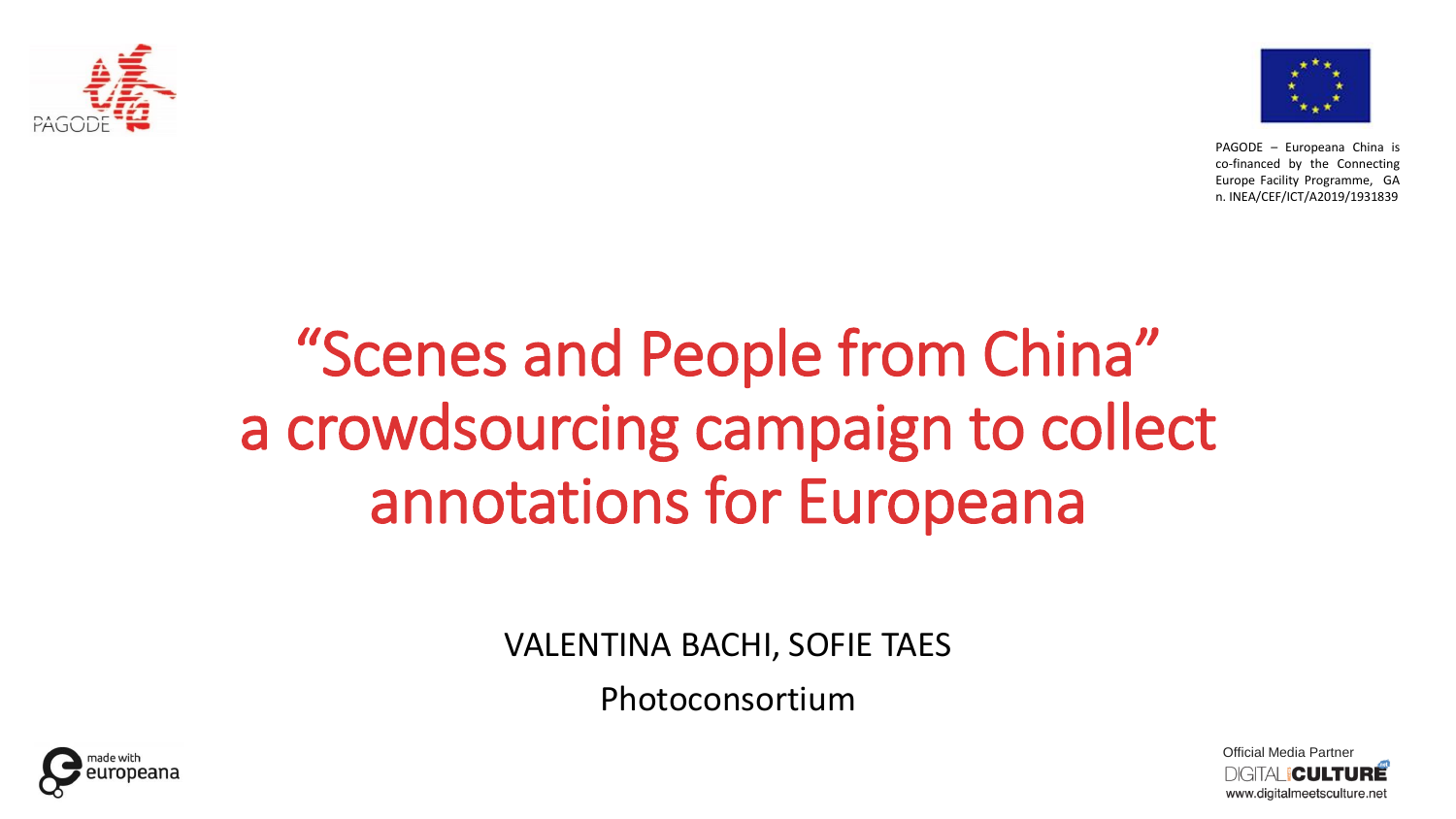



- Europeana contains millions of digital cultural heritage items of all sorts, collected over the past 10+ years through a wide and pan-European range of Cultural Heritage Institutions and aggregation projects.
- Not always metadata quality and richness of these "legacy records" is up to today's expectations for searchability  $\rightarrow$  need for improvement.
- What we want to do with the PAGODE crowdsourcing campaign is to improve old records with new tags: and we need your help!



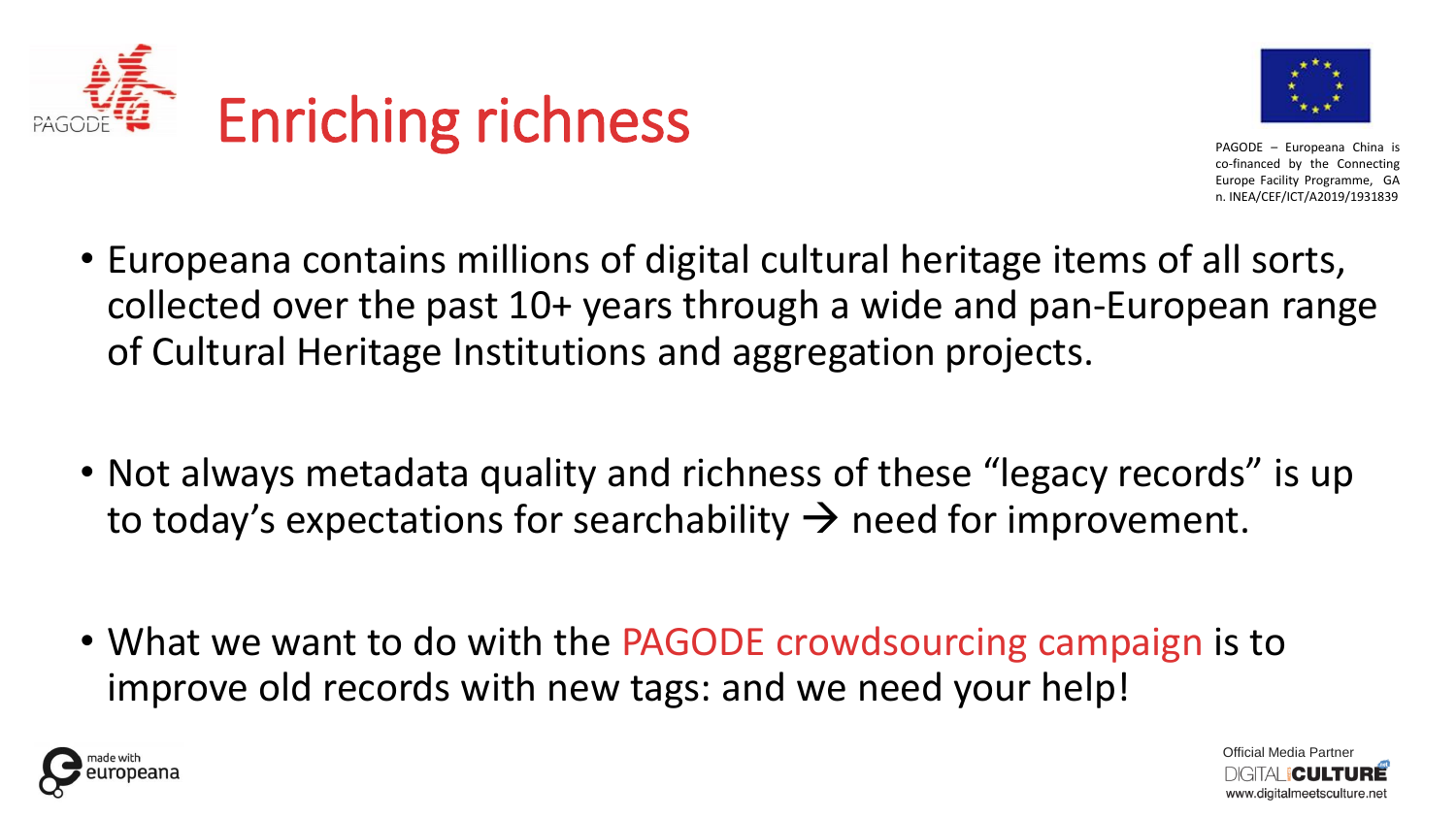



Because metadata matter.

We believe that adding relevant keywords to online images will make them more easily discoverable in the treasure throve that is Europeana.



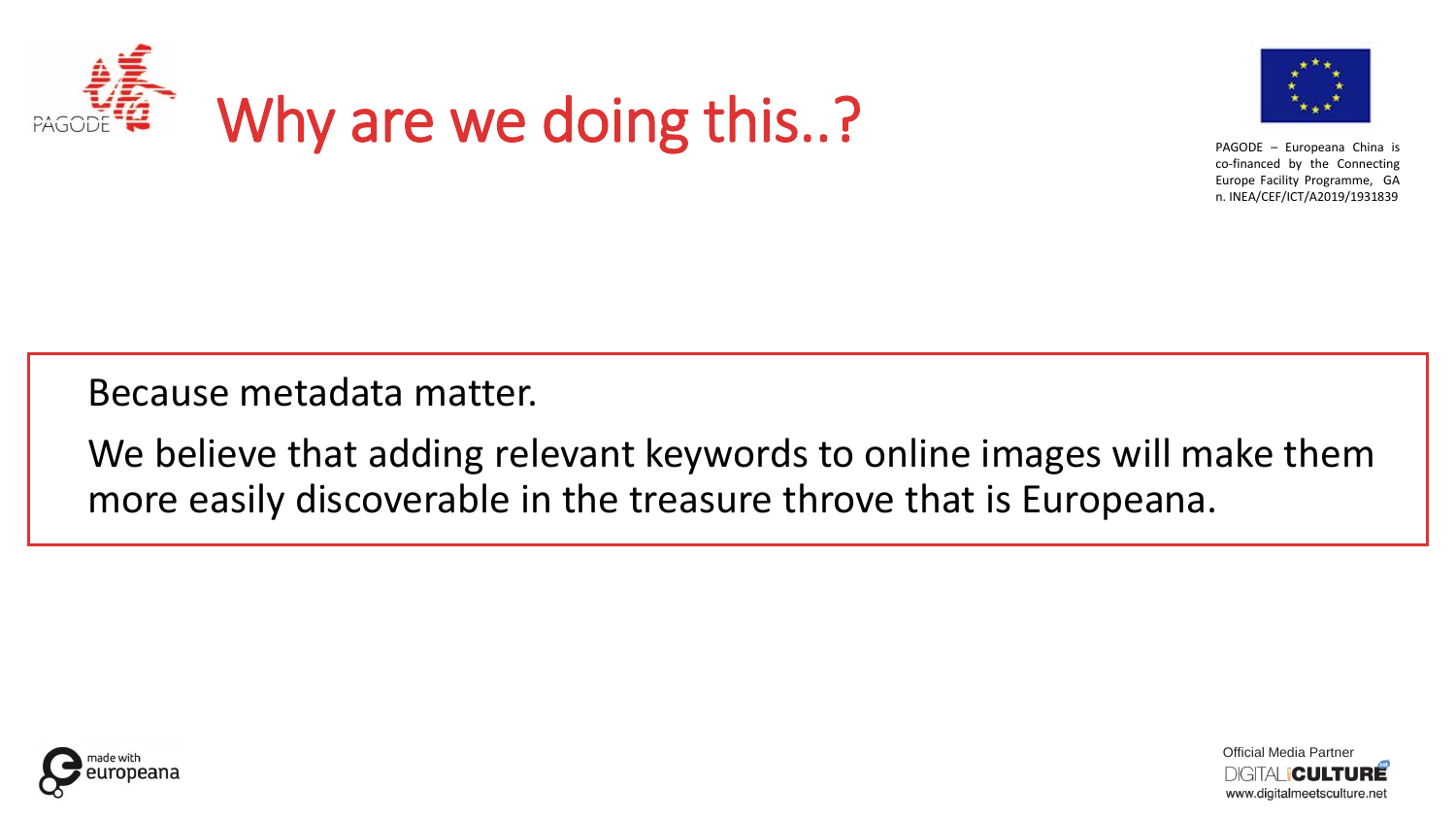

Rich Descriptive Linked Multilingual Monophonic Polyvocal **Correct** Structured Curated Authoritative



PAGODE – Europeana China is co -financed by the Connecting Europe Facility Programme, GA n. INEA/CEF/ICT/A2019/1931839





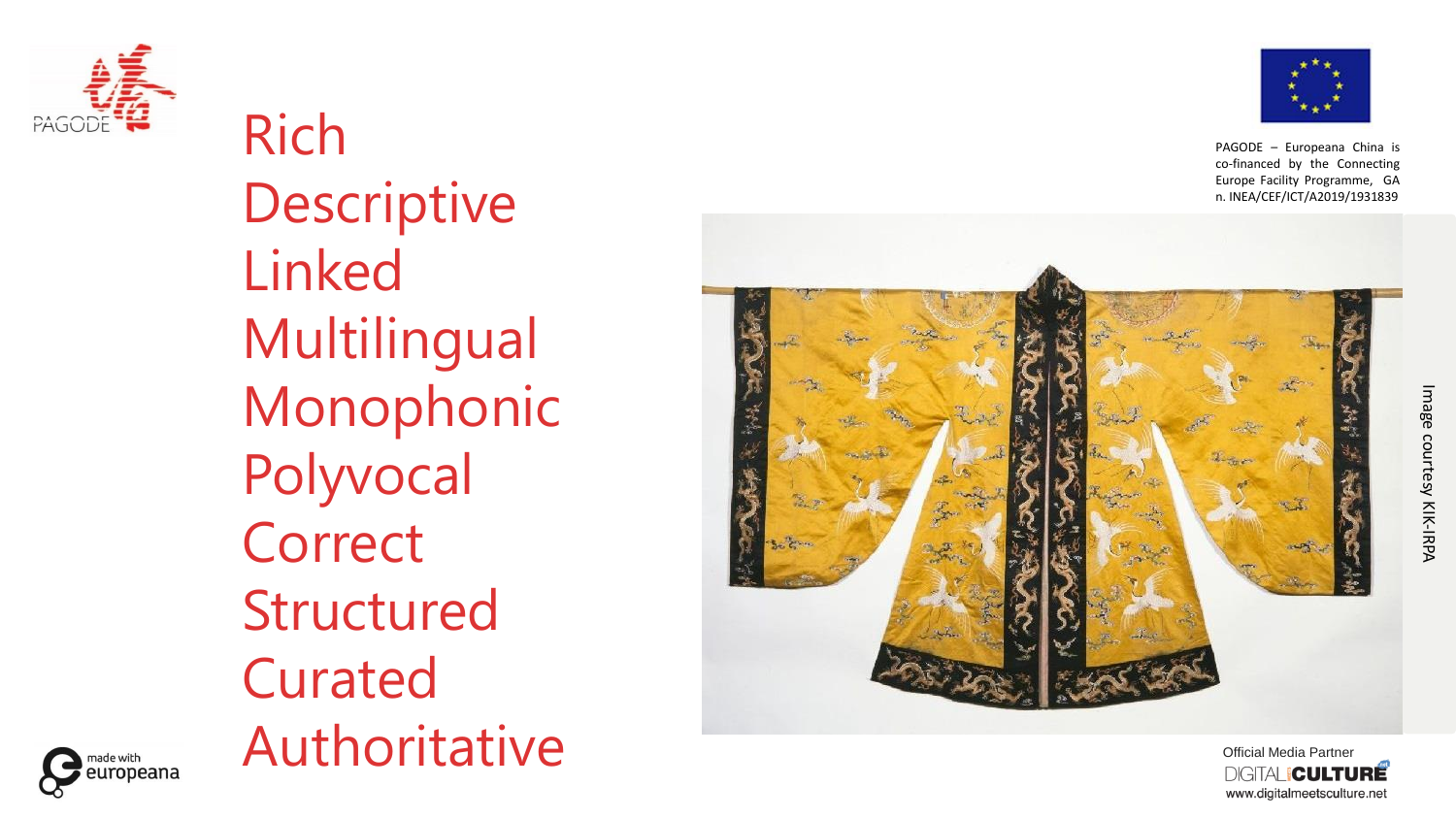

Automatic

enrichments

Crowdsourisma

Joseph Richer



PAGODE – Europeana China is co-financed by the Connecting Europe Facility Programme, GA n. INEA/CEF/ICT/A2019/1931839

## The hybrid approach



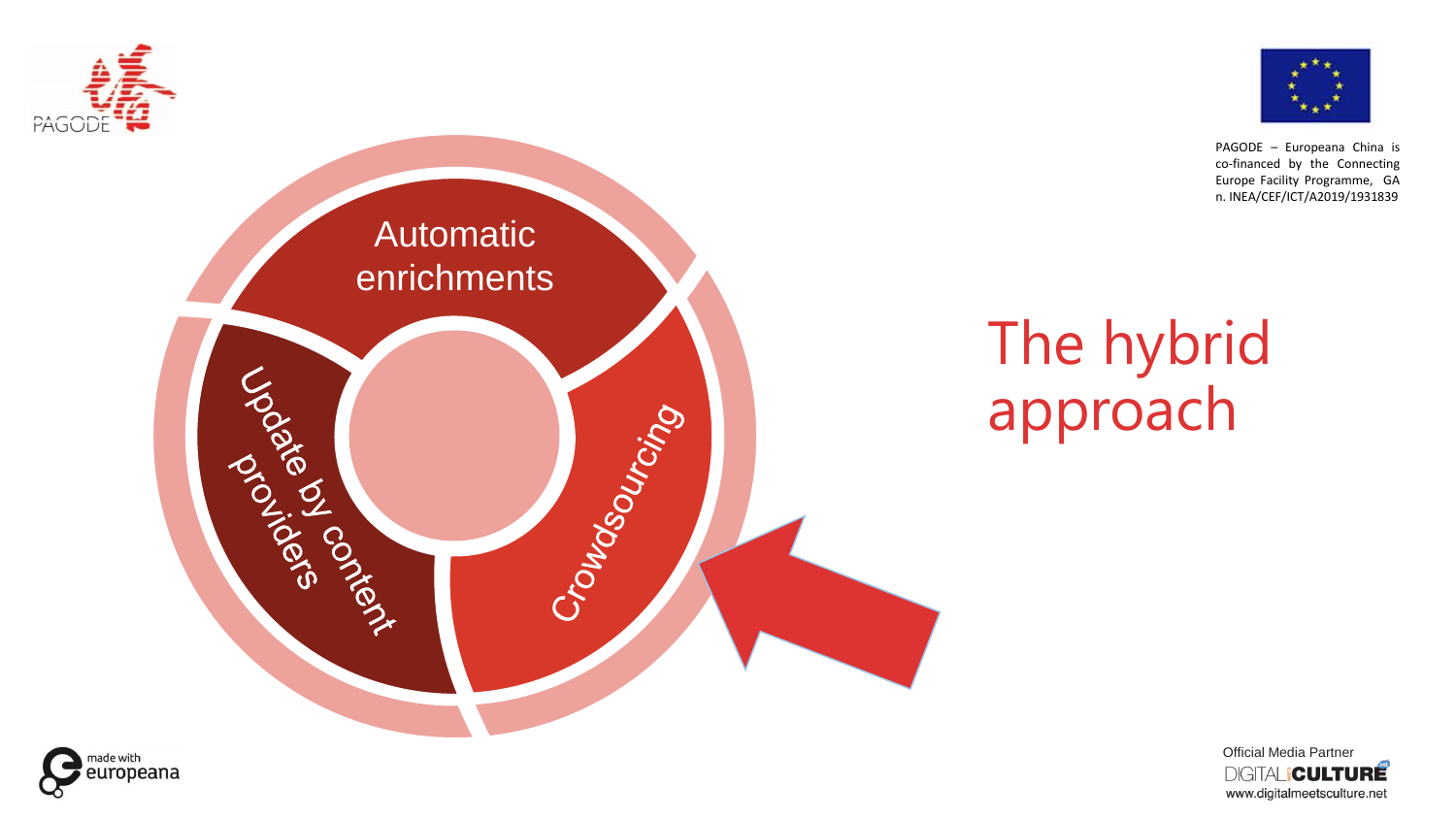



- The PAGODE crowdsourcing campaign is enabled by an easy-to-use tool that allows you to add keywords, selecting from controlled vocabularies.
- We will look at images from Europeana of "Scenes and people from China" and add descriptive tags, which will be sent afterwards to Europeana.



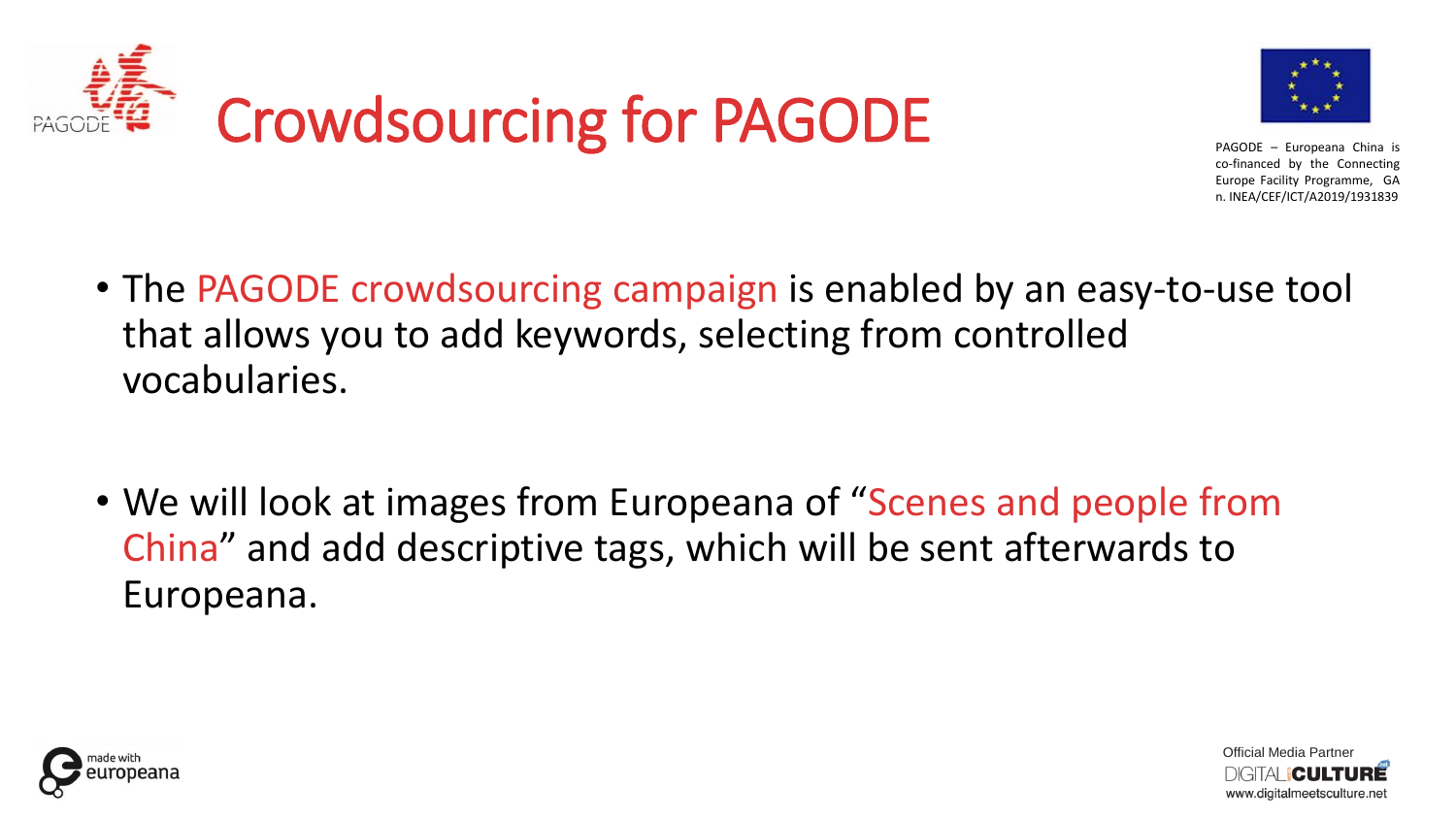





A picture paints a thousand words

> Official Media Partner **DIGITAL CULTURE** www.digitalmeetsculture.net

europeana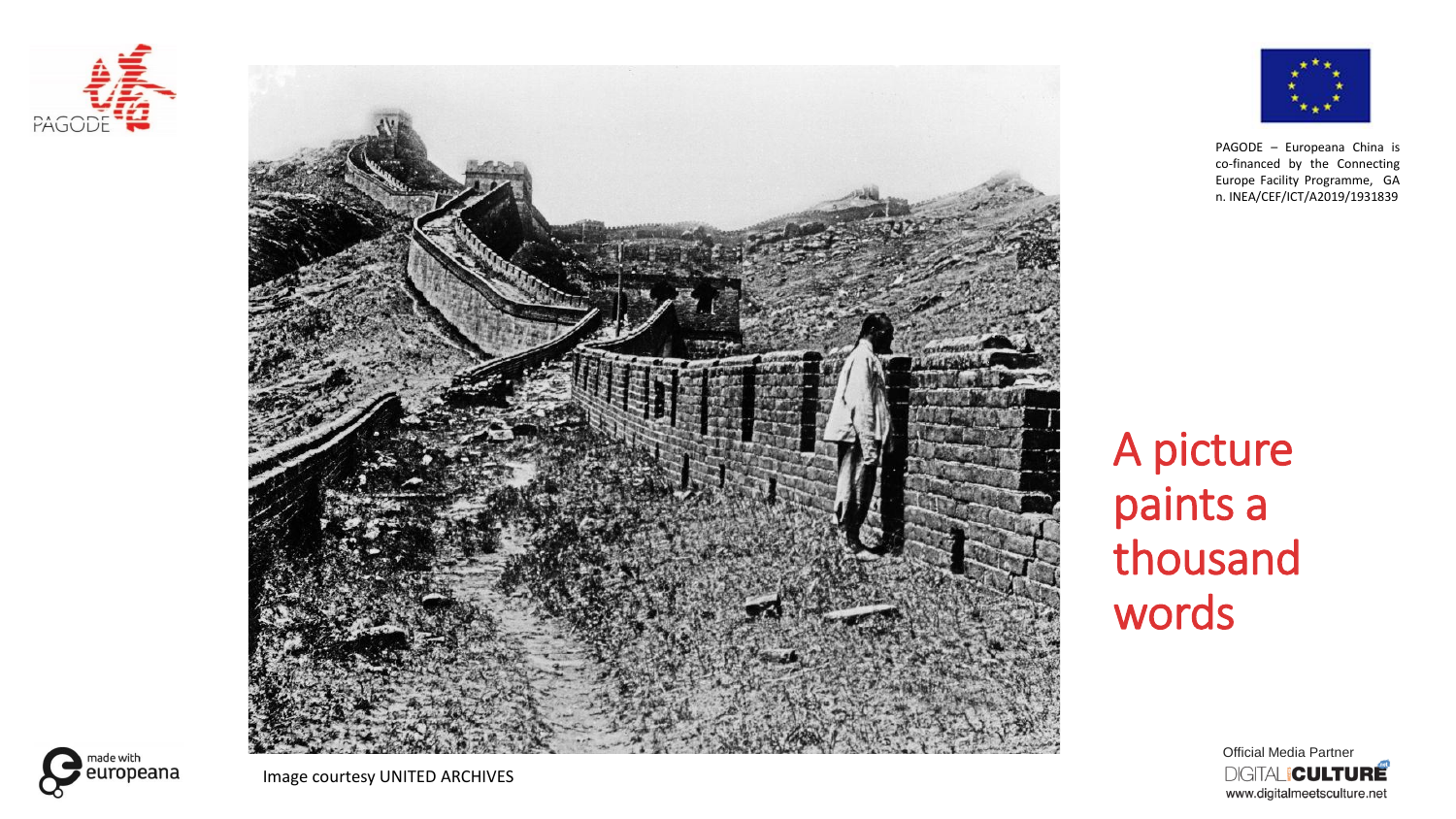

## Go to<https://crowdheritage.eu/en/china> and register or login Europe Facility Programme, GA



#### WHAT IS CROWDHERITAGE

CrowdHeritage is an open platform where cultural heritage institutions can share their collections' metadata that need a fix or enrichment, and everybody can contribute to improve them. Cultural institutions will exploit the wisdom and power of the crowd to make their digital collections more discoverable and contributors will get their share of glory and also some gratitud€ back! Start joining a campaign now or contact us if you want to set-up your own.



CROWDSOURCING CAMPAIGNS

ALL  $\sim$ 





PAGODE – Europeana China is co-financed by the Connecting

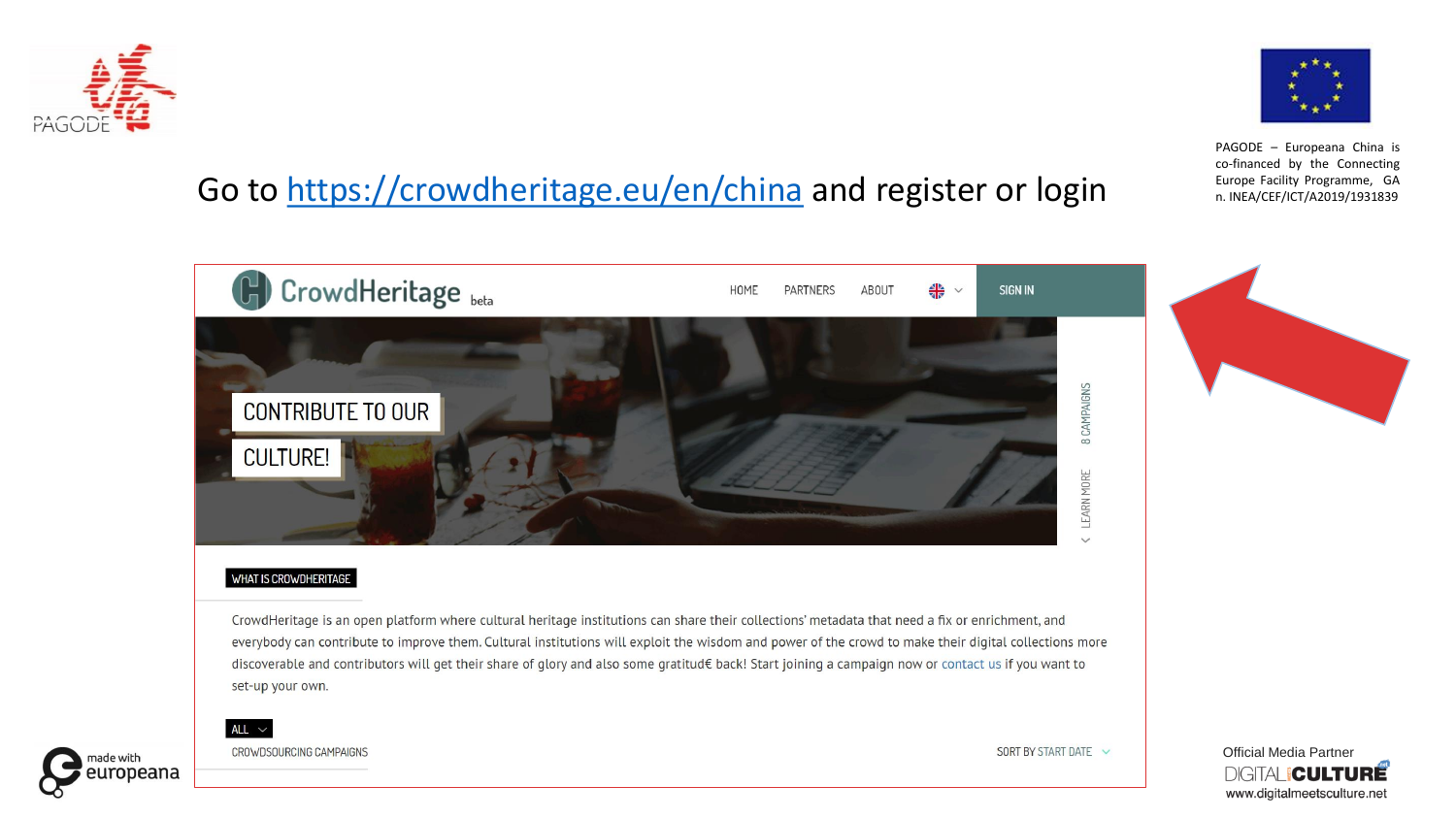

## Go to <https://crowdheritage.eu/en/china>

Easily register to the platform to log in and… help us complete the campaign!

- Add **your tags**
- **Upvote or downvote** what's already there
- Work your way **up to the top** of the rankings

### **CHALLENGE:**

… will we make **100%** in half a hour??